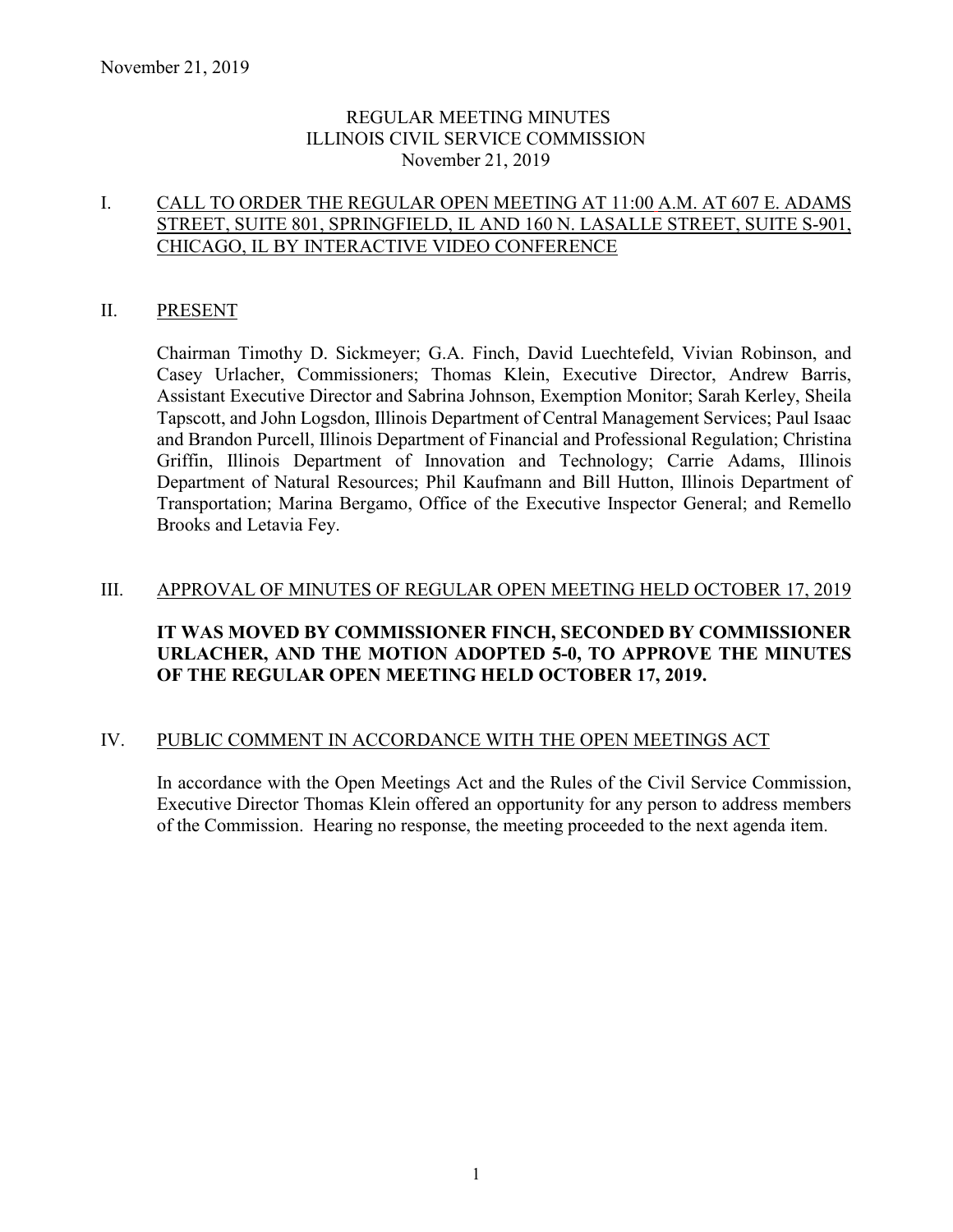#### V. EXEMPTIONS UNDER SECTION  $4d(3)$  OF THE PERSONNEL CODE

# A. Report on Exempt Positions from Department of Central Management Services

|               | Total     | Number of Exempt |
|---------------|-----------|------------------|
| <u>Agency</u> | Employees | Positions        |
|               |           |                  |
|               |           |                  |
|               |           |                  |
|               |           |                  |
|               |           |                  |
|               |           |                  |
|               |           |                  |
|               |           |                  |
|               |           |                  |
|               |           |                  |
|               |           |                  |
|               |           |                  |
|               |           |                  |
|               |           |                  |
|               |           |                  |
|               |           |                  |
|               |           |                  |
|               |           |                  |
|               |           |                  |
|               |           |                  |
|               |           |                  |
|               |           |                  |
|               |           |                  |
|               |           |                  |
|               |           |                  |
|               |           |                  |
|               |           |                  |
|               |           |                  |
|               |           |                  |
|               |           |                  |
|               |           |                  |
|               |           |                  |
|               |           |                  |
|               |           |                  |
|               |           |                  |
|               |           |                  |
|               |           |                  |
|               |           |                  |
|               |           |                  |
|               |           |                  |
|               |           |                  |
|               |           |                  |
|               |           |                  |
|               |           |                  |
|               |           |                  |
|               |           |                  |
|               |           |                  |
|               |           |                  |
|               |           |                  |
|               |           |                  |
|               |           |                  |
|               |           |                  |
|               |           |                  |
|               |           |                  |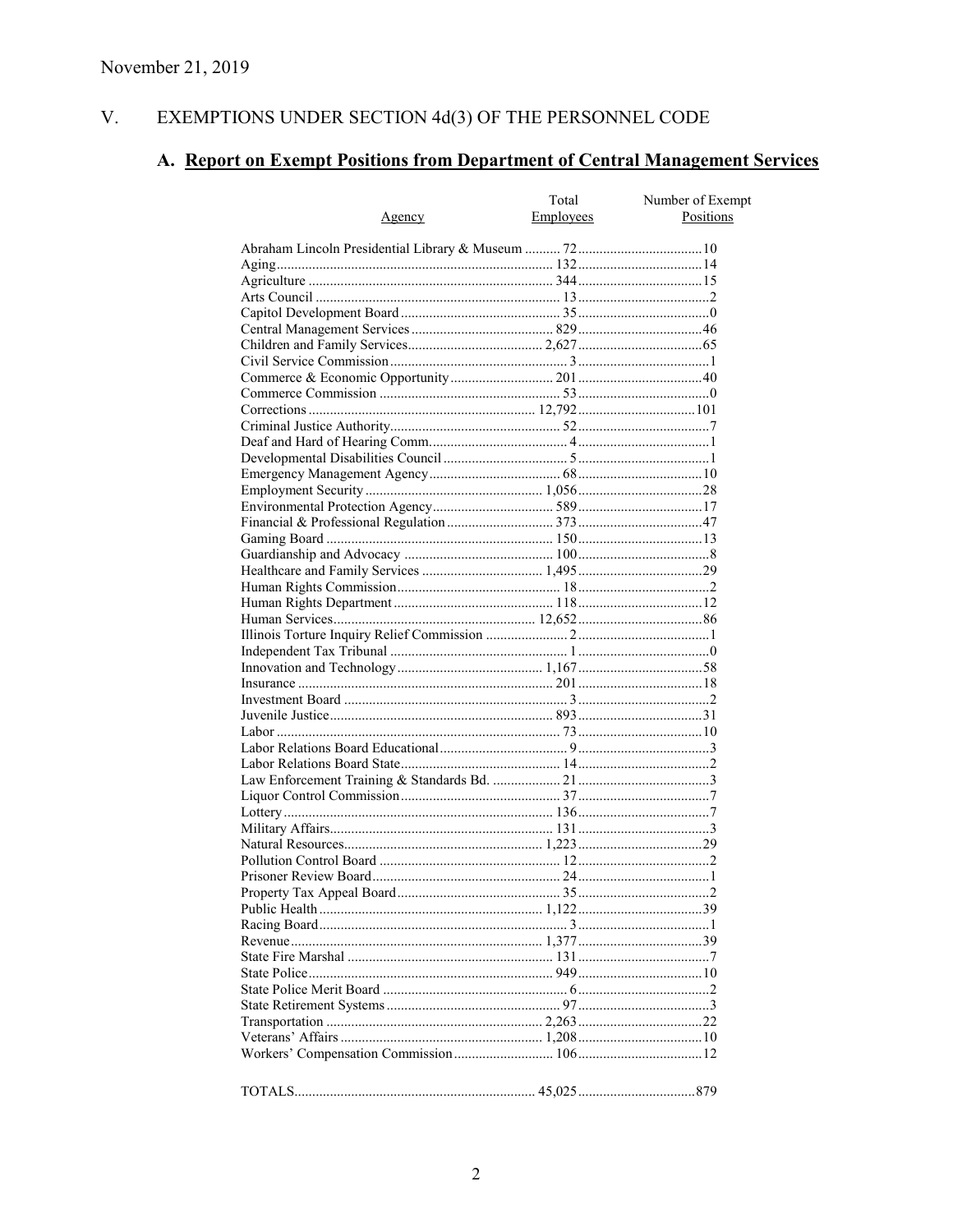### **B. Governing Rule – Section 1.142 Jurisdiction B Exemptions**

- a) The Civil Service Commission shall exercise its judgment when determining whether a position qualifies for exemption from Jurisdiction B under Section 4d(3) of the Personnel Code. The Commission will consider any or all of the following factors inherent in the position and any other factors deemed relevant to the request for exemption:
	- 1) The amount and scope of principal policy making authority;
	- 2) The amount and scope of principal policy administering authority;
	- 3) The amount of independent authority to represent the agency, board or commission to individuals, legislators, organizations or other agencies relative to programmatic responsibilities;
	- 4) The capability to bind the agency, board or commission to a course of action;
	- 5) The nature of the program for which the position has principal policy responsibility;
	- 6) The placement of the position on the organizational chart of the agency, board or commission;
	- 7) The mission, size and geographical scope of the organizational entity or program within the agency, board or commission to which the position is allocated or detailed.
- b) The Commission may, upon its own action after 30 days' notice to the Director of Central Management Services or upon the recommendation of the Director of the Department of Central Management Services, rescind the exemption of any position that no longer meets the requirements for exemption set forth in subsection (a). However, rescission of an exemption shall be approved after the Commission has determined that an adequate level of managerial control exists in exempt status that will insure responsive and accountable administrative control of the programs of the agency, board or commission.
- c) For all positions currently exempt by action of the Commission, the Director of Central Management Services shall inform the Commission promptly in writing of all changes in essential functions, reporting structure, working title, work location, position title, position number or specialized knowledge, skills, abilities, licensure or certification.
- d) Prior to granting an exemption from Jurisdiction B under Section 4d(3) of the Personnel Code, the Commission will notify the incumbent of the position, if any, of its proposed action. The incumbent may appear at the Commission meeting at which action is to be taken and present objections to the exemption request.

(Source: Amended at 34 Ill. Reg. 3485, effective March 3, 2010)

\* \* \*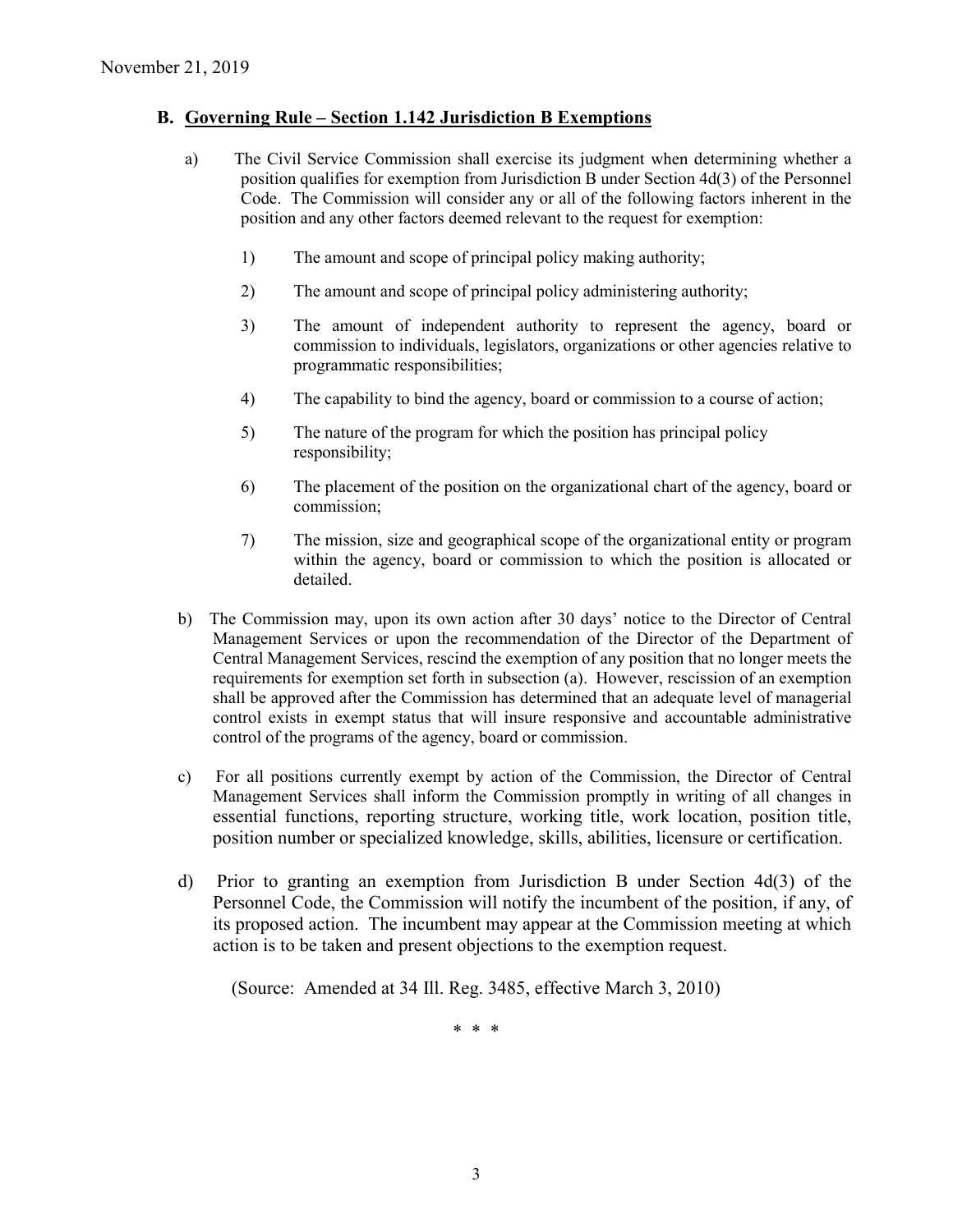## **C. Requests for 4d(3) Exemption**

Exemption Monitor Sabrina Johnson indicated that Items  $C1 - C26$  were positions the Department of Transportation (DOT) was recommending for 4d(3) exemption that have been continued from August 2019. Ms. Johnson indicated DOT is clarifying Items C7 – C11 and is seeking continuance to the December 19, 2019 meeting.

**IT WAS MOVED BY COMMISSIONER URLACHER, SECONDED BY COMMISSIONER LUECHTEFELD, AND THE MOTION ADOPTED 5-0 TO CONTINUE THE 4d(3) EXEMPTION REQUESTS FOR THE FOLLOWING POSITIONS TO THE DECEMBER 2019 MEETING:**

- **C7: Senior Assistant Chief Counsel-Development (DOT)**
- **C8: Senior Assistant Chief Counsel-Implementation (DOT)**
- **C9: Senior Assistant Chief Counsel for Ethics (DOT)**
- **C10: Senior Assistant Chief Counsel-Labor Relations/Personnel (DOT)**
- **C11: Senior Assistant Chief Counsel-Chicago (DOT)**

Ms. Johnson stated Items  $C1 - C5$  are positions within the Office of Planning and Programming at DOT.

- $\triangleright$  Item C1 is a request for a Director of Planning and Programming, a position that reports to the Deputy Secretary of Project Implementation, who reports to the Chief of Staff, who reports to the Secretary. This position is a policymaking official formulating and developing policies and procedures governing the department's strategic capital planning process and has authority on policymaking issues impacting agency management and statewide operations. Staff recommended approval of this exemption request.
- $\triangleright$  Item C2 is a request for a Deputy Director of Planning and Programming, a position that reports to the Director of Planning and Programming, who reports to the Deputy Secretary of Project Implementation, who reports to the Chief of Staff, who reports to the Secretary. This position serves as primary staff advisor to the Director of Planning and Programming in formulating and developing policies and procedure, monitors the implementation of transportation programs, and monitors the transportation planning process to ensure plans comply with federal and state policies and programs. Staff recommended approval of this exemption request.
- $\triangleright$  Item C3 is a request for a Bureau Chief of Programming, a position that reports to the Deputy Director of Planning and Programming, who reports to the Director of Planning and Programming, who reports to the Deputy Secretary of Project Implementation, who reports to the Chief of Staff, who reports to the Secretary. This position will prepare and execute the department's annual and multi-year Proposed Highway Improvement Programs, the Illinois Transportation Plan, the Statewide Transportation Improvement Programs, and the For the Record report. This position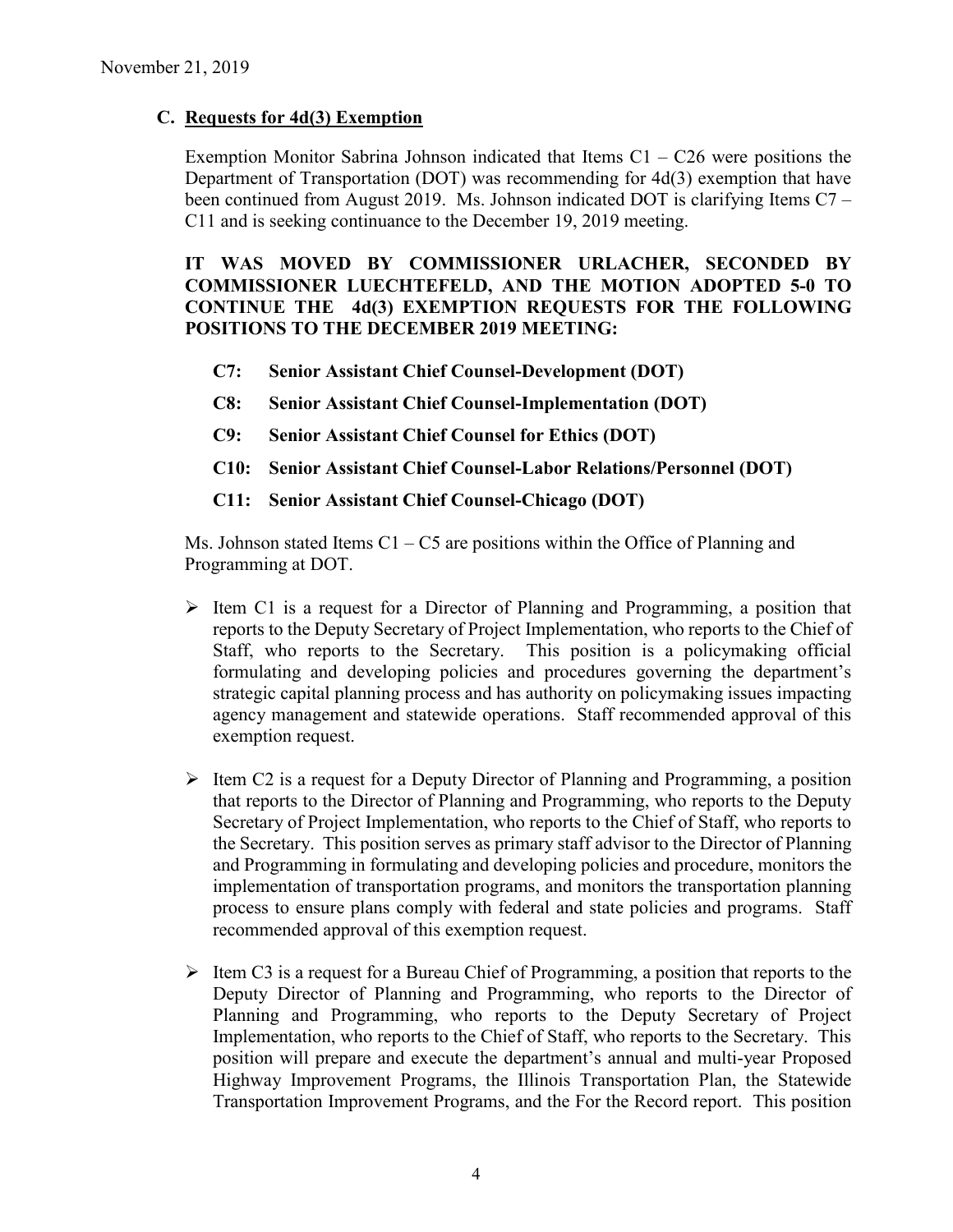will put a multi-year program together, costing over \$33 billion, for the Proposed Highway Improvement Programs and serve as spokesperson to the legislature regarding the project. Staff recommended approval of this exemption request.

- $\triangleright$  Item C4 is a request for a Bureau Chief of Innovation Project Delivery, a position that reports to the Deputy Director of Planning and Programming, who reports to the Director of Planning and Programming, who reports to the Deputy Secretary of Project Implementation, who reports to the Chief of Staff, who reports to the Secretary. This position will manage the department's innovative project delivery program for major transportation infrastructure projects. It will represent the department in negotiations with federal and state agencies, the private sector, the Governor's office, and public officials to determine the state's final position on transportation policies, procedures and issues. Staff recommended approval of this exemption request.
- $\triangleright$  Item C5 is a request for a Bureau Chief of Data Collection, a position that reports to the Director of Planning and Programming, who reports to the Deputy Director of Planning and Programming, who reports to the Deputy Secretary of Project Implementation, who reports to the Chief of Staff, who reports to the Secretary. This position develops policy for the Safety Responsibility Law and the Motor Vehicle Accident Reporting Law. This position initiates legislation and evaluates proposed legislation to ensure the best safety practices are implemented, collects data and statistics on crash cases, reviews crash studies, and determines statewide needs for safety improvements. Staff recommended approval of this exemption request. Philip Kaufman, Chief Counsel with DOT, concurred with Staff's presentation.

## **IT WAS MOVED BY COMMISSIONER URLACHER, SECONDED BY COMMISSIONER ROBINSON, AND THE MOTION ADOPTED 5-0 TO GRANT THE 4d(3) EXEMPTION REQUESTS FOR THE FOLLOWING POSITIONS:**

- **C1: Director of Planning and Programming (DOT)**
- **C2: Deputy Director of Planning and Programming (DOT)**
- **C3: Bureau Chief, Programming (DOT)**
- **C4: Bureau Chief, Innovation Project Delivery (DOT)**
- **C5: Bureau Chief, Data Collection (DOT)**
- $\triangleright$  Item C6 is a request for a Bureau Chief of Claims in the Office of Chief Counsel, a position that reports to the Chief Counsel, who reports to the Secretary. This position plans, develops, organizes, controls and manages the general liability, automobile liability, damage to agency property, construction and aeronautics liens, bond claims and risk management programs for DOT. This position will regulate and approve settlements, determine when funds are withheld and released, and approve payments for personal injury and property damage claims. It serves as a representative for the Secretary regarding claims and will recommend legal action on disputed claims to the Chief Counsel. Staff recommended approval of this exemption request.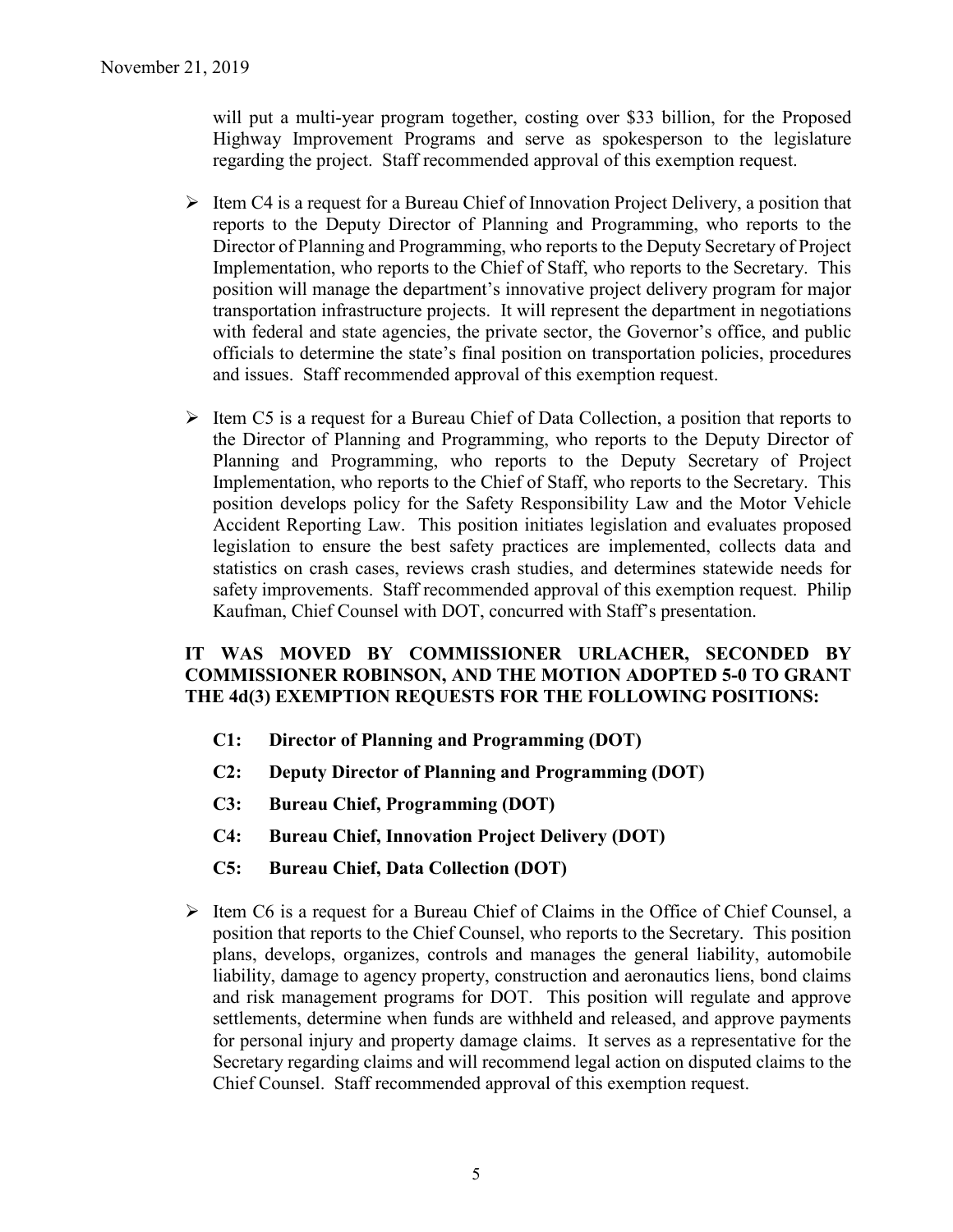## **IT WAS MOVED BY COMMISSIONER FINCH, SECONDED BY COMMISSIONER URLACHER, AND THE MOTION ADOPTED 5-0 TO GRANT THE 4d(3) EXEMPTION REQUEST FOR THE FOLLOWING POSITION:**

## **C6: Bureau Chief, Claims (DOT)**

Ms. Johnson indicated Items  $C12 - C17$  are positions within the Office of Finance and Administration at DOT.

- $\triangleright$  Item C12 is a request for a Labor Relations Manager, a position that reports to the Deputy Director of Human Resources, who reports to the Director of Finance and Administration, who reports to the Chief of Staff, who reports to the Secretary. This position has the authority to engage with labor relations matters, Personnel Rules, Personnel Code, contract negotiations, grievance hearings, and appropriate discipline measures along with agency policies. Staff recommended approval of this exemption request.
- $\triangleright$  Item C13 is a request for a Bureau Chief of Budget and Fiscal Management, a position that reports to the Director of Finance and Administration, who reports to the Chief of Staff, who reports to the Secretary. This position manages the financial operation for DOT including revenue, fiscal management, strategic planning, and action plans. It serves as a representative for the Secretary and provides testimony and defense of DOT finances before the Governor's Office and Legislators. Staff recommended approval of this exemption request.
- $\triangleright$  Item C14 is a request for a Bureau Chief of Information Processing (Chief Information Officer / CIO), a position that reports to the Director of Finance and Administration, who reports to the Chief of Staff, who reports to the Secretary. This position will develop and implement information technology initiatives for all hardware, software and network systems and develops and manages the IT annual operating and capital budgets. DOT has agreed with Staff to recommend the approval of this request for two years, expiring November 30, 2021.

Sarah Kerley, Senior Policy Advisor with the Department of Central Management Services, indicated DoIT currently has a vacant 4d(3) exempt CIO for the Transportation Group (DOT and Toll Highway Authority) and the positions have overlapping duties. Ms. Kerley indicated DoIT does not have the budget nor headcount to hire an incumbent for their position. Ms. Kerley stated DOT needs to retain the position until DOT becomes an enterprise agency, both positions are needed, and both position descriptions are accurate.

 $\triangleright$  Item C15 is a request for a Bureau Chief of Personnel Management, a position that reports to the Deputy Director of Human Resources, who reports to the Director of Finance and Administration, who reports to the Chief of Staff, who reports to the Secretary. This position directs and administers personnel management programs to assure compliance with state and federal acts and rules, facets of job classification and compensation, recruitment and selection, benefits and payroll, personnel transactions,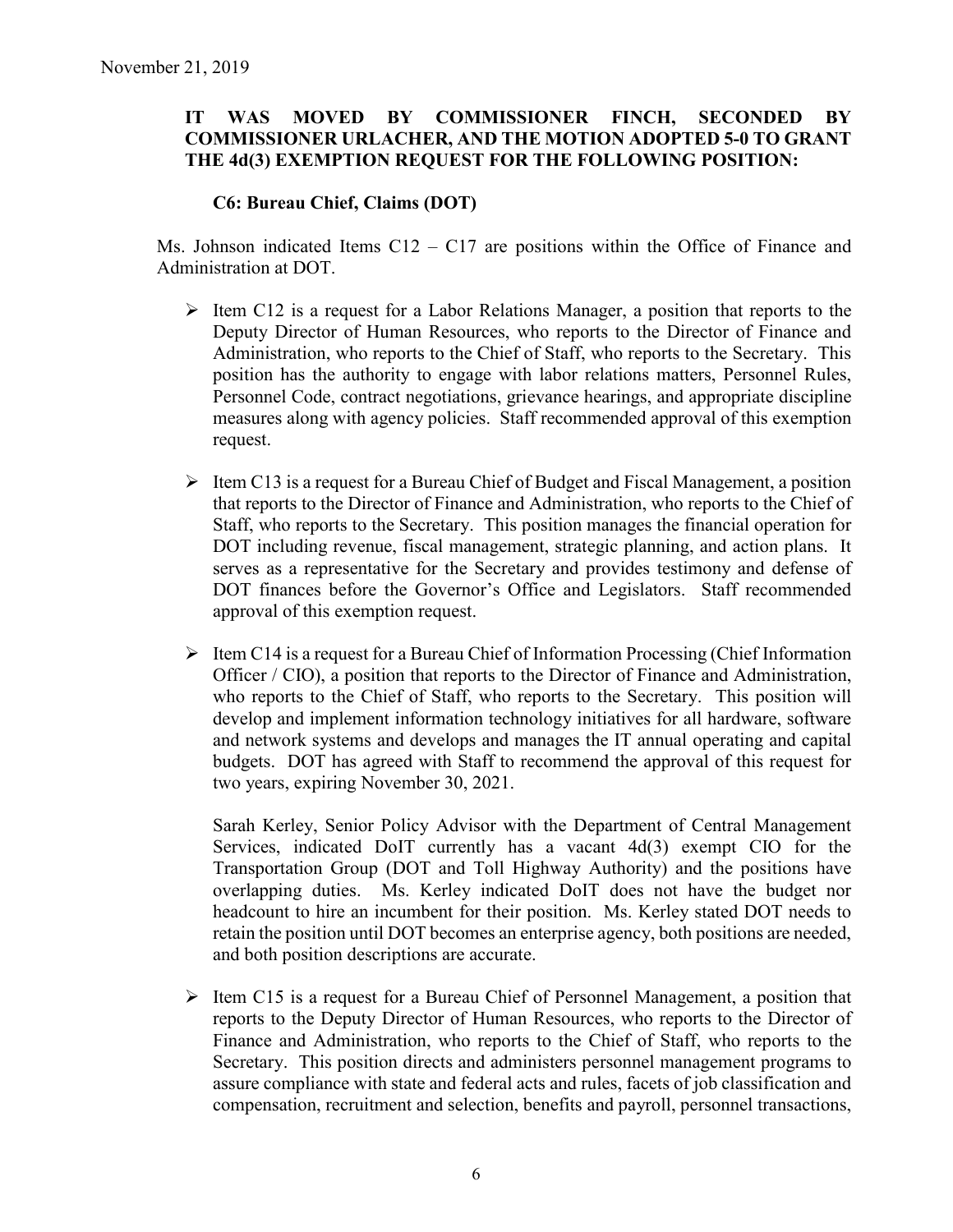and safety and training. DOT indicated this position will define the new titles for all the Technical Manager positions and Engineering Technical positions. DOT has agreed with Staff to recommend the approval of this request for two years, expiring November 30, 2021.

- $\triangleright$  Item C16 is a request for a Bureau Chief of Business Services, a position that reports to the Director of Finance and Administration, who reports to the Chief of Staff, who reports to the Secretary. This position manages procurements, grants and intergovernmental agreements for DOT and serves as spokesperson on all procurement related issues. This position reviews all legislation related to procurement, develops and implements department policies regarding procurement, and prepares reports and summaries concerning procurements. Staff recommended approval of this exemption request.
- $\triangleright$  Item C17 is a request for a Section Chief of Investigations, a position that reports to the Bureau Chief of Investigations and Compliance, who reports to the Director of Finance and Administrations, who reports to the Chief of Staff, who reports to the Secretary. This position develops and directs programs to test, review and investigate compliance of the department and its employees regarding federal and state laws, rules and regulations. This position oversees investigations and analyzes wrongdoing or misconduct of employees, contractors or any person/entity associated with the department's mission. Staff recommended that this request be denied.

Mr. Kaufman indicated this position was created under a re-organization in 2016 and the re-organization involved the development of four sections. The Section Chief position decides what matters are investigated, which investigations will be referred to management, which investigations need to refer to an outside agency, for example State Police or OEIG and processes the reports and summaries on what was found within the investigation. The Section Chief is the primary contact with the OEIG, Governor's Office, and Special Master.

Mr. Kaufman then referred to Bill Hutton, Bureau Chief of Investigations and Compliance, for any follow-up questions. Chairman Timothy Sickmeyer inquired if Mr. Hutton was a Section Chief before his promotion to the Bureau Chief position. Mr. Hutton answered in the affirmative. When he performed the duties of Section Chief, the position had subordinates and it dealt with investigations and data analysis. Commissioner David Luechtefeld asked what the argument would be against the Staff recommendation that the exemption request be denied. Mr. Hutton replied this position reports to the Bureau Chief, this position has full sole discretion on investigations, determines what needs to be investigated, and is able to close an investigation down. The Section Chief makes decisions on who will investigate a complaint and works with the OEIG, high level managers and the Special Master regarding alleged hiring violations.

Chairman Sickmeyer inquired about what would happen in a situation where the Bureau Chief and Section Chief were both exempt and a new administration comes in and removes both incumbents. Mr. Kaufman indicated that exemption is appropriate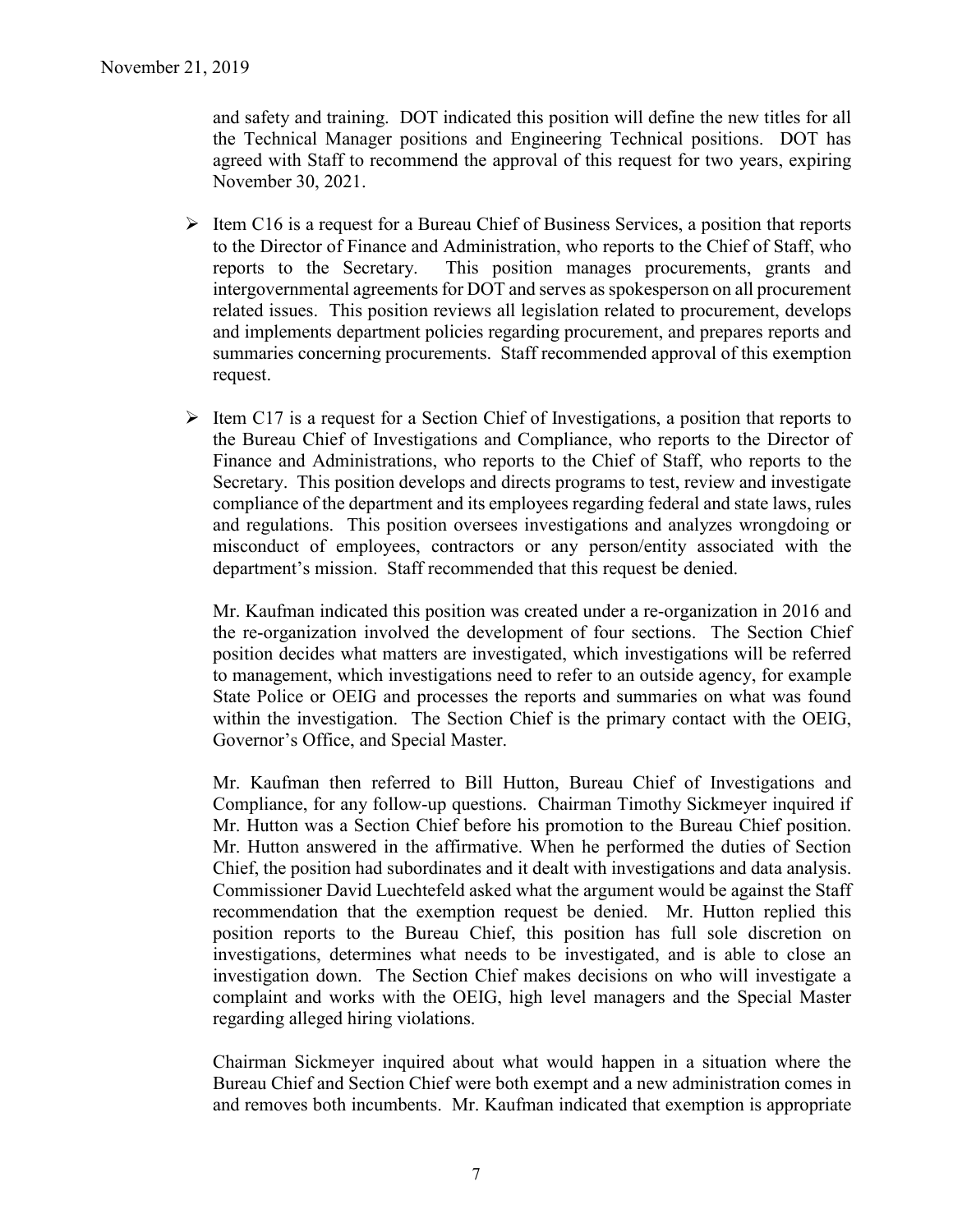because the Section Chief could undertake investigations that are not appropriate. The Section Chief is a safeguard as the incumbent will have experience within law enforcement and will supervise investigators underneath them. Chairman Sickmeyer inquired what oversight the Bureau Chief gives the Section Chief in terms of what investigations are opened. Mr. Kaufman indicated the Section Chief oversees the database of investigations and the Bureau Chief is able to observe the database.

Mr. Kaufman indicated the other three Section Chiefs in the Bureau oversee federal regulations and rules that have been laid-out while the Section Chief of Investigations, under the leadership of the Bureau Chief, has discretion as to how investigations are conducted. Chairman Sickmeyer indicated it would be beneficial if the position were coded to ensure DOT would hire someone with experience. Mr. Kaufman disagreed and indicated if the position was exempt DOT would still do an extensive background check, interview more candidates, and have more information to consider. Ms. Kerley indicated this position has the principal policy making authority over investigations, which would warrant this position being 4d(3) exempt.

### **IT WAS MOVED BY COMMISSIONER URLACHER, SECONDED BY COMMISSIONER ROBINSON, AND THE MOTION ADOPTED 5-0 TO GRANT THE 4d(3) EXEMPTION REQUESTS FOR THE FOLLOWING POSITIONS:**

- **C12: Labor Relations Manager (DOT)**
- **C13: Bureau Chief, Budget & Fiscal Management (DOT)**
- **C16: Bureau Chief, Business Services (DOT)**

## **IT WAS MOVED BY COMMISSIONER URLACHER, SECONDED BY COMMISSIONER FINCH, AND THE MOTION ADOPTED 5-0 TO GRANT THE 4d(3) EXEMPTION REQUESTS FOR A PERIOD TO EXPIRE NOVEMBER 30, 2021 FOR THE FOLLOWING POSITIONS:**

- **C14: Bureau Chief, Info. Processing, Chief Information Officer (DOT)**
- **C15: Bureau Chief, Personnel Management (DOT)**

## **IT WAS MOVED BY COMMISSIONER URLACHER, SECONDED BY COMMISSIONER LUECHTEFELD, AND THE MOTION ADOPTED 5-0 TO DENY THE 4d(3) EXEMPTION REQUEST FOR THE FOLLOWING POSITION:**

## **C17: Section Chief, Investigations (DOT)**

Ms. Johnson indicated Items C18 – C26 are positions within the Office of Highways Project Implementation at DOT.

 These requests are for Administrative Manager positions within each nine districts. They report to the Regional Engineer within the district, who reports to the Director of Highways Project Implementation, who reports to the Deputy Secretary of Project Implementation, who reports to the Chief of Staff, who reports to the Secretary. These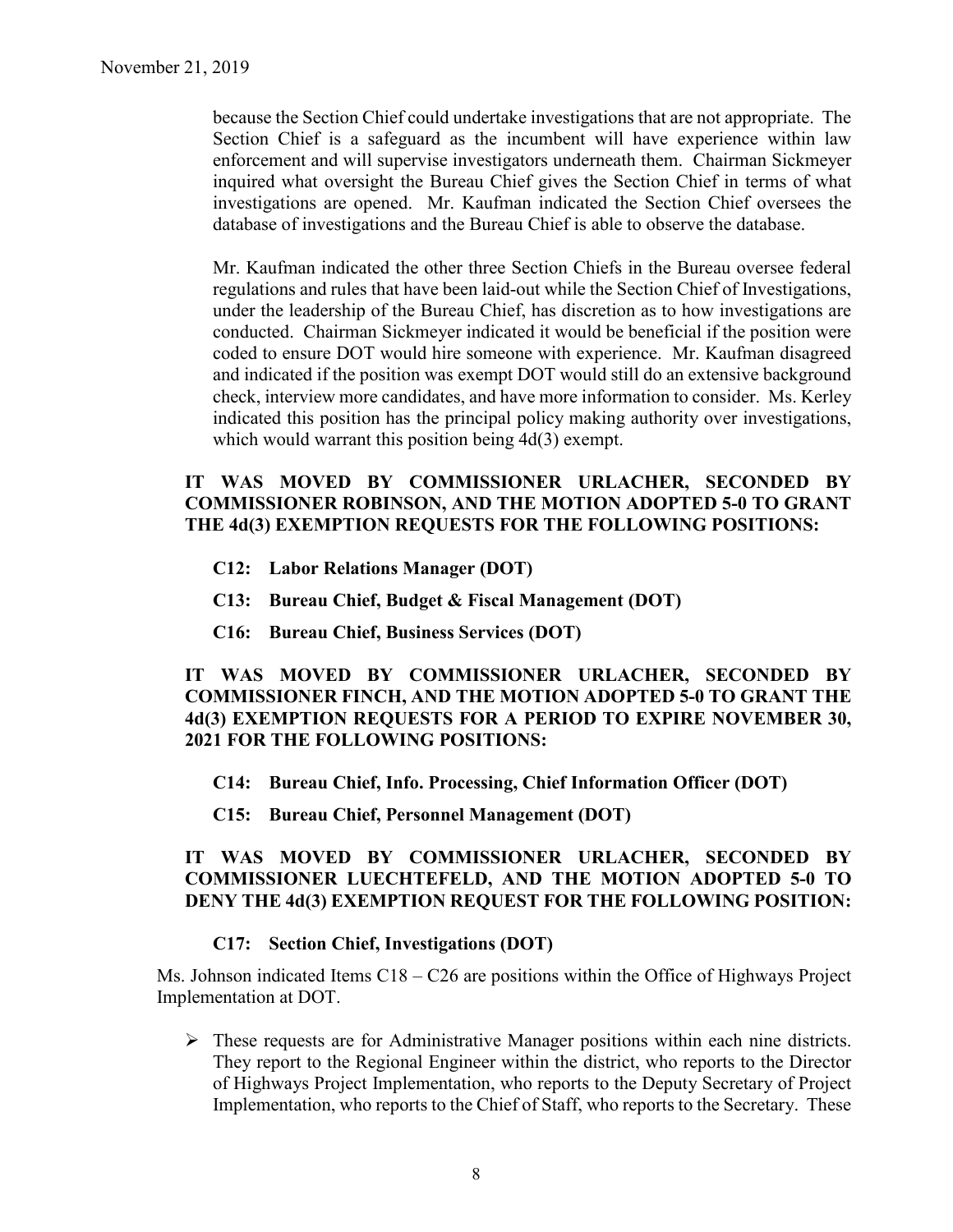positions develop and implement operating procedures to ensure compliance with all administrative policies and procedures set forth within DOT's Orders Manual regarding personnel, business and financial services. These positions serve as budget administrator for district operations and provide support, counsel and analysis on administrative matters. Staff recommended that these nine positions requests be denied.

Ms. Kerley stated these positions are the highest ranking non-technical positions within each district. DOT's districts are larger than some state agencies and the smallest district has a headcount over 300 and has a budget of nearly \$60 million. These positions set policies and procedures for the district and implement changes for each district that may affect staff. Ms. Kerley added that these positions agree to grievance resolutions that are binding to the agency, handle human resource responsibilities, communicate with management, and investigate misconduct within the district. Kerley stated that eight of nine positions are currently filled.

Chairman Sickmeyer inquired what the current title was for these positions. Ms. Kerley indicated these nine positions are currently titled Technical Manager 8 and are currently not covered by the Personnel Code. Chairman Sickmeyer inquired if these positions conduct discipline proceedings and Ms. Kerley stated these positions conduct personnel investigations, implement discipline, make recommendations, maintain past practices and handle supplemental agreements. Chairman Sickmeyer inquired if discipline is being applied consistently between districts and Mr. Kaufman stated there are approximately five different unions involved within each district.

## **IT WAS MOVED BY COMMISSIONER ROBINSON, SECONDED BY COMMISSIONER FINCH, AND THE MOTION ADOPTED 5-0 TO GRANT THE 4d(3) EXEMPTION REQUESTS FOR THE FOLLOWING POSITIONS:**

- **C18: Administrative Manager (DOT)**
- **C19: Administrative Manager (DOT)**
- **C20: Administrative Manager (DOT)**
- **C21: Administrative Manager (DOT)**
- **C22: Administrative Manager (DOT)**
- **C23: Administrative Manager (DOT)**
- **C24: Administrative Manager (DOT)**
- **C25: Administrative Manager (DOT)**
- **C26: Administrative Manager (DOT)**
- $\triangleright$  Item D is a request for a Regulatory Innovation Officer at the Department of Financial and Professional Regulation, a position that reports to the Secretary. This position administers the Innovation programs, policies and procedures and provides counsel to the Secretary, Executive staff and government officials on matters pertaining to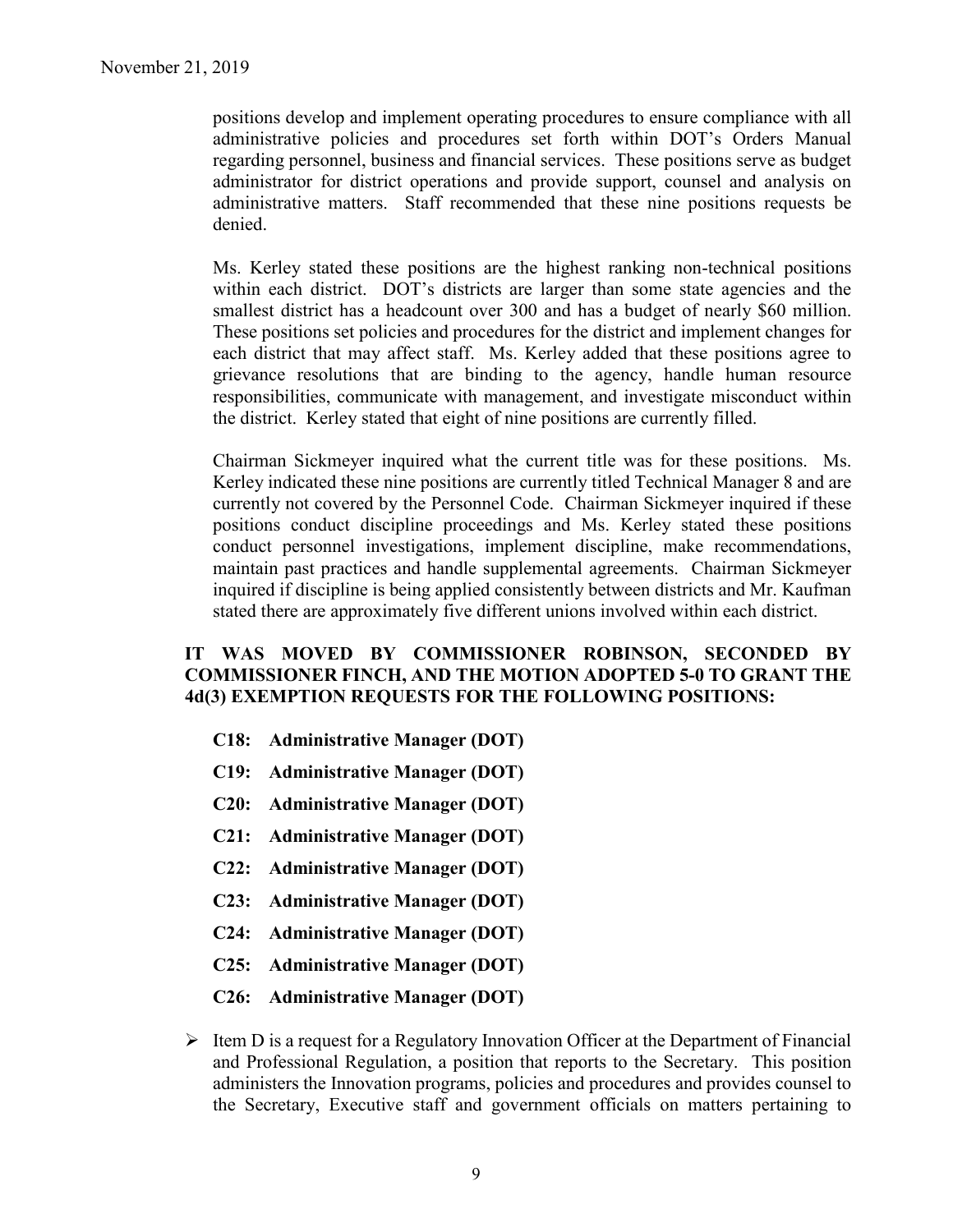technology and associated laws, rules and regulations. This position serves as a spokesperson pertaining to technology and is a liaison with external companies seeking financial products or services. Staff recommended approval of this exemption request.

Paul Isaac and Brandon Purcell with the Department of Financial and Professional Regulation were present at the meeting.

Ms. Johnson indicated Items E1 – E4 are positions within the Department of Healthcare and Family Services (HFS).

- $\triangleright$  Item E1 is a request for a Healthcare and Human Services Advisor, a position that reports to the Director. This position has policy-making authority on issues impacting agency management and statewide agency operations, serves as an advisor between HFS and the Governor's Office, and conducts research and policy analysis on issues relating to legislation. Staff recommended approval of this exemption request.
- $\triangleright$  Item E2 is a request for a Media Administrator, a position that reports to the Director. This position serves as media administrator and spokesperson for the Office of Inspector General, Office of the General Counsel, Division of Child Support Services, and the Division of Finance within HFS. This position attends media events, addresses highly confidential and sensitive issues, and represents HFS to the Governor's Press office. Staff recommended approval of this exemption request.
- $\triangleright$  Items E3 and E4 are requests for the Special Assistant for Prescription Drugs for Cook County and Downstate, positions that report to the Director. These positions were approved for 4d(3) exemption in August 2004. The Cook County position was rescinded in January 2008 and the Downstate position was rescinded in November 2011. Both positions serve as policy formulating managers with statewide authority, conduct negotiations with a Pharmacy Benefits Manager, and implement the Discount Card Program. Staff recommended approval of these exemption requests.

Ms. Kerley indicated that Item E3 should be withdrawn because the Special Master has not approved it. This item will be resubmitted in the future. Chairman Sickmeyer inquired why CMS submitted this request if it had not been approved by the Special Master. Ms. Kerley acknowledged that CMS wanted to submit the request by the Commission's agenda deadline and at the current time the Special Master and OEIG had not given the approval to proceed. Chairman Sickmeyer inquired why the position could not be approved for exemption at this time even though the Special Master had not yet approved, and Ms. Kerley indicated HFS would not be able to fill it by pulling an open competitive list if the Commission determined it was exempt. Chairman Sickmeyer inquired why the Special Master and OEIG have not approved this request and Ms. Kerley stated that both positions have identical duties, but the Cook County position had no subordinates and the Downstate position had subordinates.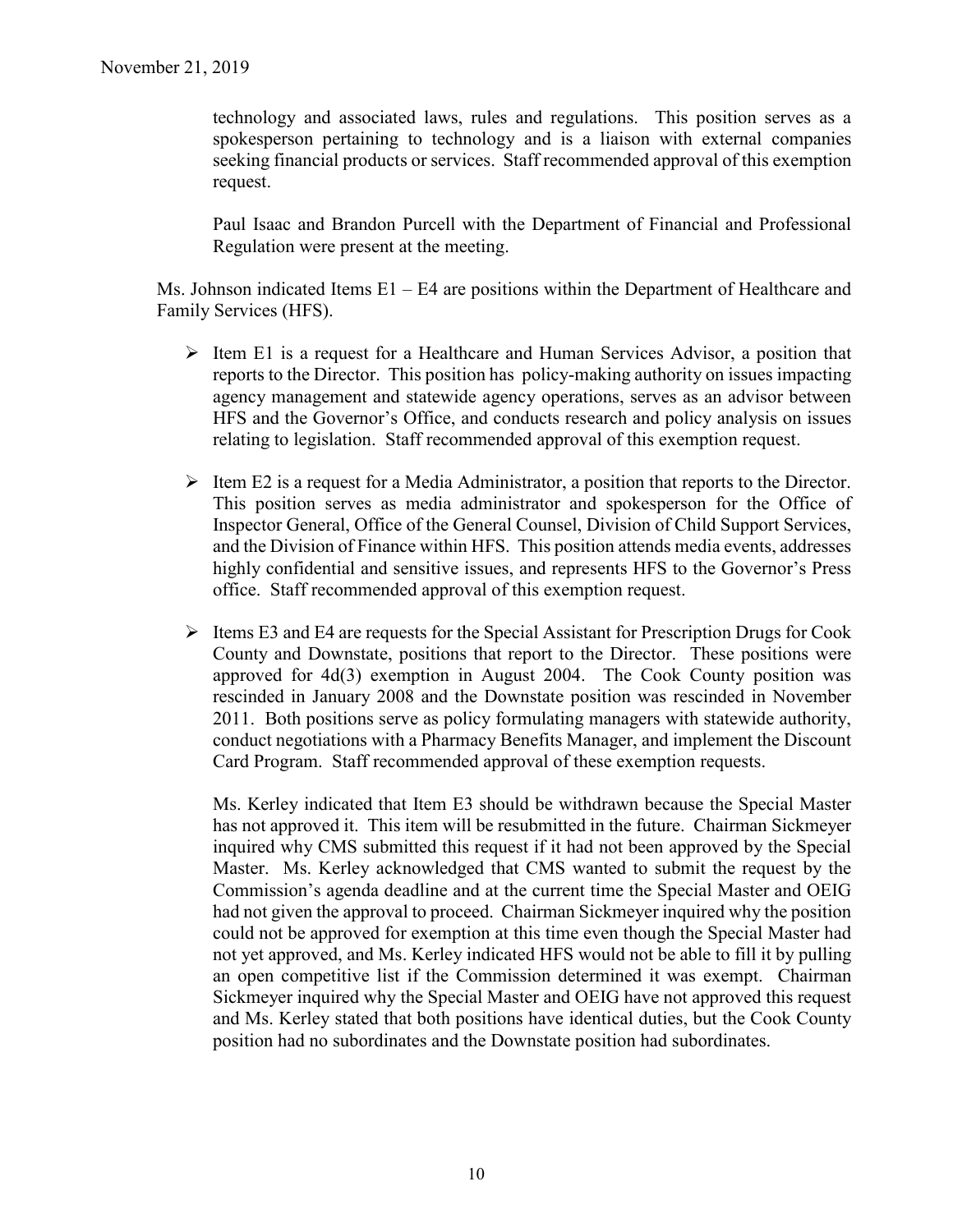# **IT WAS MOVED BY COMMISSIONER URLACHER, SECONDED BY COMMISSIONER ROBINSON, AND THE MOTION ADOPTED 5-0 TO GRANT THE 4d(3) EXEMPTION REQUESTS FOR THE FOLLOWING POSITIONS:**

- **D: Regulatory Innovation Officer (DFPR)**
- **E1: Healthcare and Human Services Advisor (HFS)**
- **E2: Media Administrator (HFS)**
- **E4: Special Assistant, Prescription Drugs-Downstate (HFS)**

Item E3 was withdrawn at the request of Sarah Kerley, Central Management Services.

#### **Proposed Rescissions in accordance with Section 1.142(b) of the Rules of the Civil Service Commission**

| Item           | Agency / Position $#$ |                       | <b>Functional Title</b>                                         | Incumbent         |
|----------------|-----------------------|-----------------------|-----------------------------------------------------------------|-------------------|
| F1             | <b>DES</b>            | 40070-44-40-500-00-01 | Manager, Misclassified Worker<br>Program                        | Vacant            |
| F2             | <b>DES</b>            | 40070-44-46-000-00-01 | Manager, Bureau of Planning and<br>Procedures                   | Vacant            |
| F <sub>3</sub> | <b>DES</b>            | 40070-44-56-000-00-01 | Regional Manager, Central                                       | Vacant            |
| G              | <b>DHS</b>            | 40070-10-66-200-10-01 | Associate Deputy Director,<br><b>Developmental Disabilities</b> | Tiffany<br>Bailey |
| H              | $SBI*$                | 40070-50-95-000-00-03 | <b>Chief Fiscal Officer</b>                                     | Vacant            |
|                | DoIT                  | 40070-28-11-100-00-01 | Budget Director (continued from<br>May 2019 meeting)            | Vacant            |

\*State Board of Investment

Ms. Johnson presented the proposed rescissions and indicated Staff noticed up 61 positions proposed rescission of principal policy exemption due to extended vacancy or continuance from the May 16, 2019 meeting. There are 36 positions that will be considered again for the May 2020 proposed rescission list, 19 positions that were filled by the agency and removed from the list, and six positions are on the proposed rescission list as Items F1 to I.

 $\triangleright$  Items F1 to F3 are positions with the Department of Employment Security. Item F1 is the Manager of Misclassified Worker Program, Item F2 is the Manager of Bureau of Planning and Procedures, and Item F3 is the Central Region Manager.

Staff considered the rescission of these exemptions due to the fact they were extended vacant positions, and the agency had no objection to the proposed rescissions. Staff recommended approval of these exemption rescissions.

 $\triangleright$  Item G is the Associate Deputy Director for the Office of Developmental Disabilities at the Department of Human Services (DHS). Staff considered the rescission of this exemption because the position does not exercise principal policy making authority.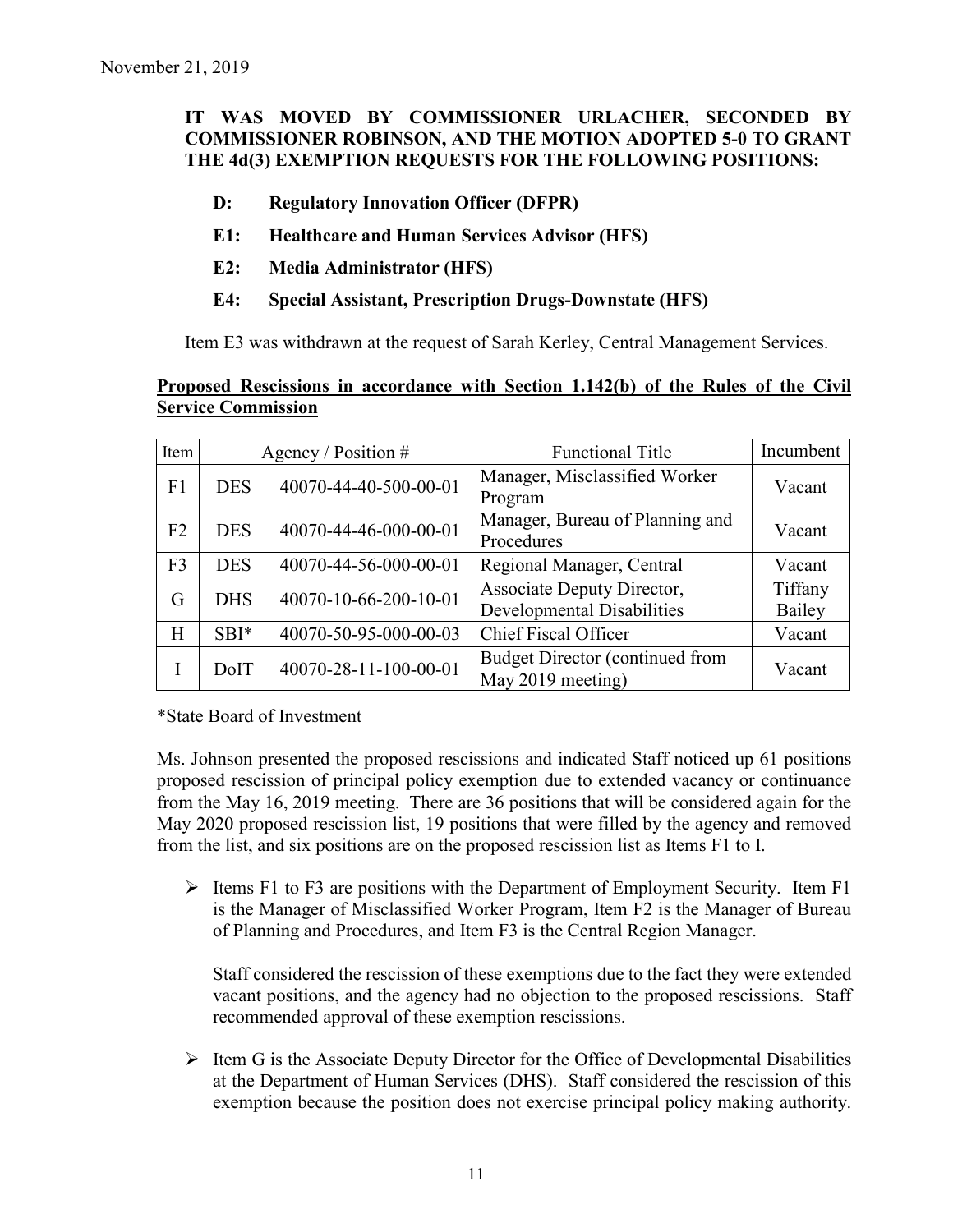DHS has no objection to the proposed rescission. Staff recommended approval of this exemption rescission.

Ms. Kerley requested this proposed rescission be continued to the December 2019 meeting.

- $\triangleright$  Item H is the Chief Fiscal Officer at the Illinois State Board of Investment. Staff considered this rescission due to the fact it was an extended vacant position. and the Illinois State Board of Investment is not contesting the rescission. Staff recommended approval of this exemption rescission.
- $\triangleright$  Item I is the Budget Director in the Department of Innovation and Technology (DoIT). This proposed rescission has been continued from the May 16, 2019 meeting and DoIT is seeking another continuance to May 21, 2020. DoIT indicated they are in the process of filling this position by reviewing qualified candidates and will be conducting interviews in the near future. Staff recommended continuing this proposed rescission to the May 2020 meeting.

## **IT WAS MOVED BY COMMISSIONER LUECHTEFELD, SECONDED BY COMMISSIONER URLACHER, AND THE MOTION ADOPTED 5-0 TO RESCIND THE 4d(3) EXEMPTION FOR THE FOLLOWING POSITIONS:**

- **F1: Manager, Misclassified Worker Program (DES)**
- **F2: Manager, Bureau of Planning and Procedures (DES)**
- **F3: Regional Manager, Central (DES)**
- **H: Chief Fiscal Officer (SBI)**

**IT WAS MOVED BY COMMISSIONER LUECHTEFELD, SECONDED BY COMMISSIONER URLACHER, AND THE MOTION ADOPTED 5-0 TO CONTINUE THE PROPOSED RESCISSION TO THE DECEMBER 2019 COMMISSION MEETING:**

**G: Associate Deputy Director, Developmental Disabilities (DHS)**

**IT WAS MOVED BY COMMISSIONER LUECHTEFELD, SECONDED BY COMMISSIONER URLACHER, AND THE MOTION ADOPTED 5-0 TO CONTINUE THE PROPOSED RESCISSION TO THE MAY 2020 COMMISSION MEETING:**

**I: Budget Director (DoIT)**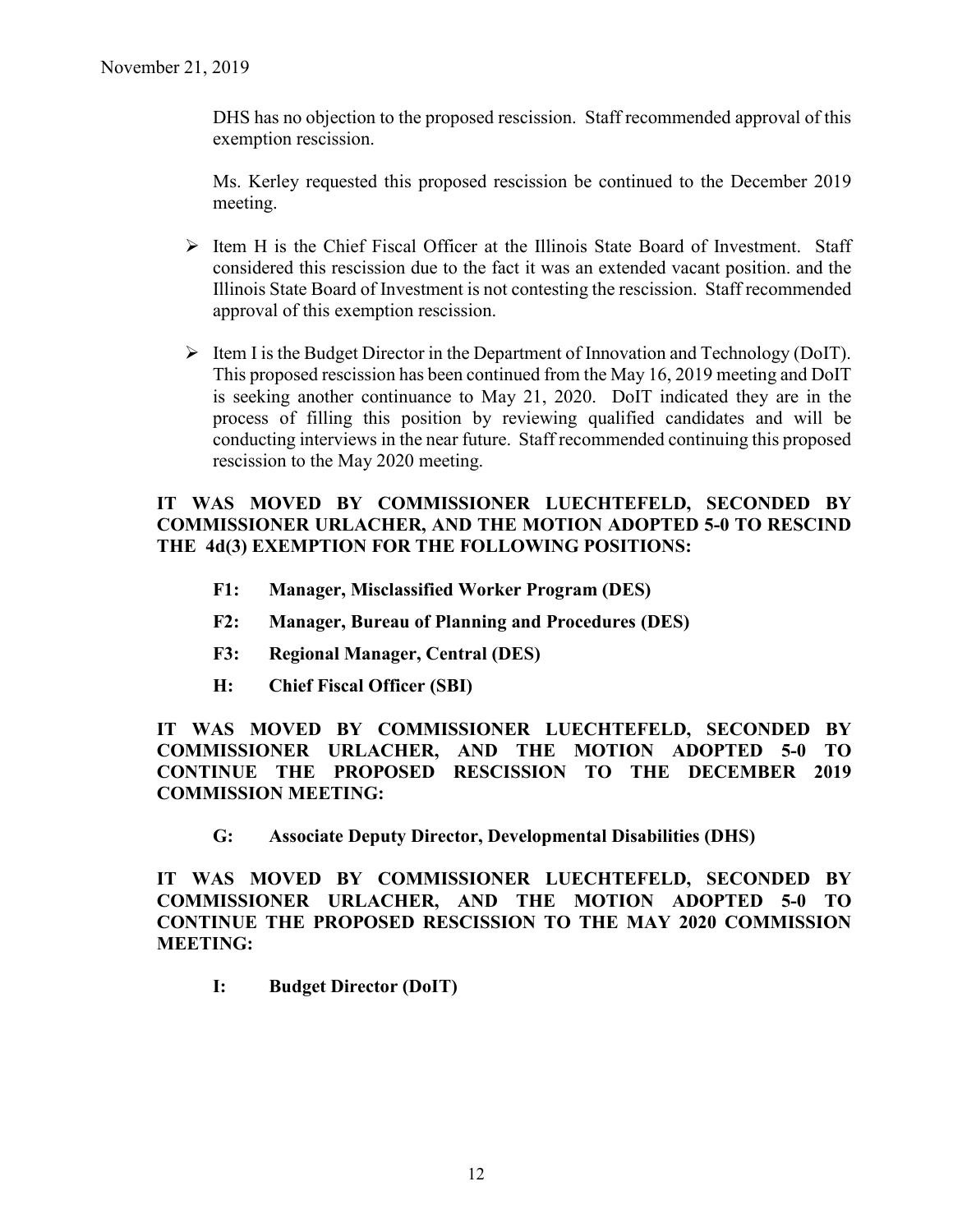## VI. CLASS SPECIFICATIONS

#### **A. Governing Rule – Section 1.45 Classification Plan**

The Commission will review the class specifications requiring Commission approval under the Classification Plan and will approve those that meet the requirements of the Personnel Code and Personnel Rules and conform to the following accepted principles of position classification:

- a) The specifications are descriptive of the work being done or that will be done;
- b) Identifiable differentials are set forth among classes that are sufficiently significant to permit the assignment of individual positions to the appropriate class;
- c) Reasonable career promotional opportunities are provided;
- d) The specifications provide a reasonable and valid basis for selection screening by merit examinations;
- e) All requirements of the positions are consistent with classes similar in difficulty, complexity and nature of work; and
- f) The relation of the class specifications to any applicable collective bargaining agreement.

#### **B. None submitted**

## **IT WAS MOVED BY COMMISSIONER URLACHER, SECONDED BY COMMISSIONER FINCH, AND THE MOTION ADOPTED 5-0 TO DISAPPROVE ANY CLASS SPECIFICATIONS RECEIVED BY THE COMMISSION STAFF NOT CONTAINED IN THIS AGENDA TO ALLOW ADEQUATE STUDY.**

#### VII. PERSONNEL RULES

#### **A. Civil Service Commission Governing Rule – Section 1.310 Personnel Rules**

The Commission has power to disapprove new rules or amendments to existing rules submitted by the Director of Central Management Services. Such proposed new rules or amendments of existing rules submitted to the Commission shall be accompanied by a report of proceedings attending the prior public hearing required by law with respect to them. If the Commission does not disapprove new rules or any amendment to existing rules within 30 days following the receipt from the Director of Central Management Services, the new rules or amendments have the force and effect of law after filing by the Director with the Secretary of State.

#### **B. None submitted**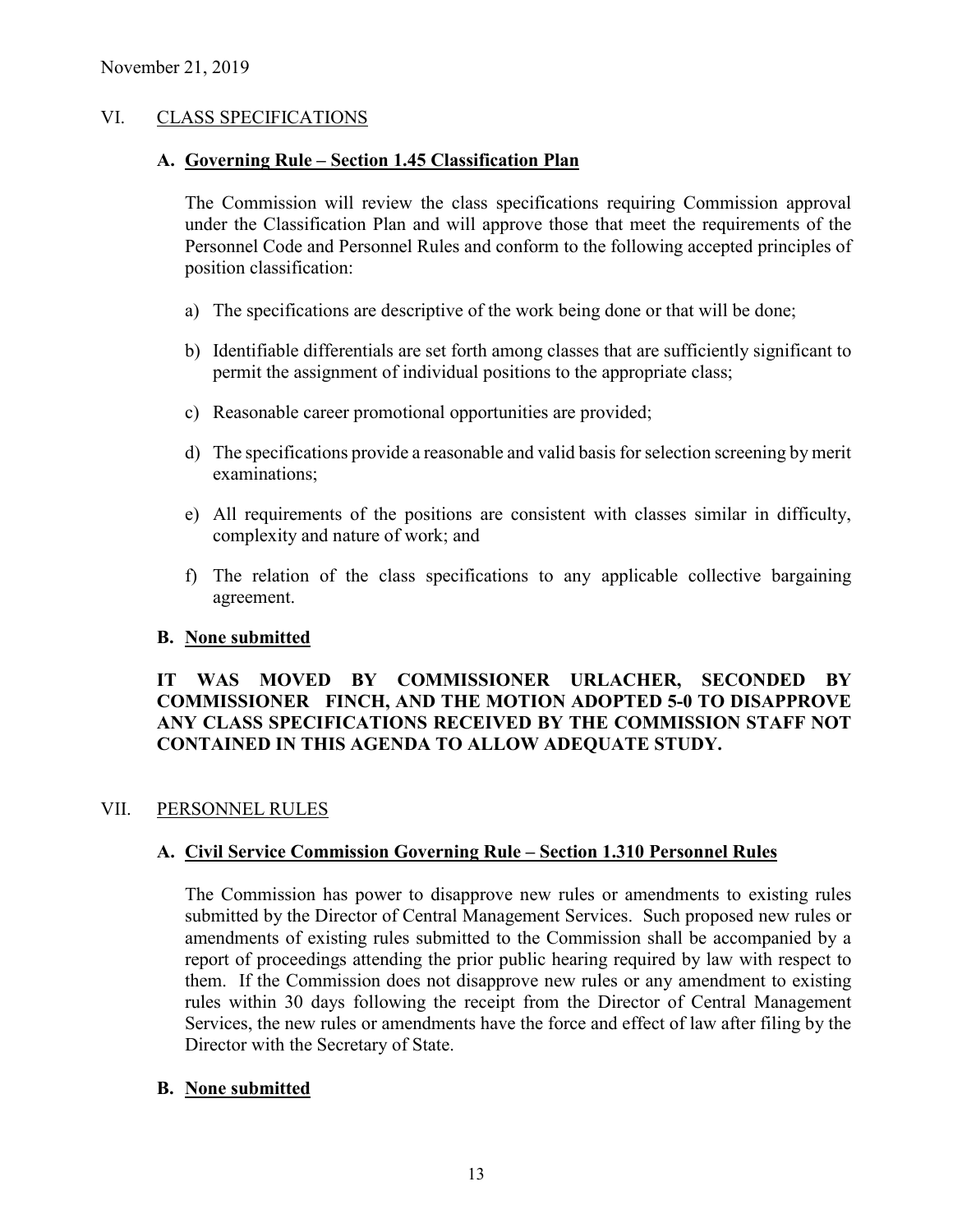**IT WAS MOVED BY COMMISSIONER URLACHER, SECONDED BY COMMISSIONER FINCH, AND THE MOTION ADOPTED 5-0 TO DISAPPROVE ANY AMENDMENTS TO PERSONNEL RULES RECEIVED BY THE COMMISSION STAFF BUT NOT CONTAINED IN THIS AGENDA TO ALLOW ADEQUATE STUDY.** 

#### VIII. MOTION TO CLOSE A PORTION OF THE MEETING

**IT WAS MOVED BY COMMISSIONER URLACHER, SECONDED BY COMMISSIONER LUECHTEFELD, AND BY ROLL CALL VOTE THE MOTION ADOPTED 5-0 TO CLOSE A PORTION OF THE MEETING PURSUANT TO SUBSECTIONS 2(c)(1), 2(c)(4), AND 2(c)(11) OF THE OPEN MEETINGS ACT.**

| <b>SICKMEYER</b> | YES.       | <b>FINCH</b>    | YES  |
|------------------|------------|-----------------|------|
| LUECHTEFELD      | <b>YES</b> | <b>ROBINSON</b> | YES. |
| URLACHER         | YES.       |                 |      |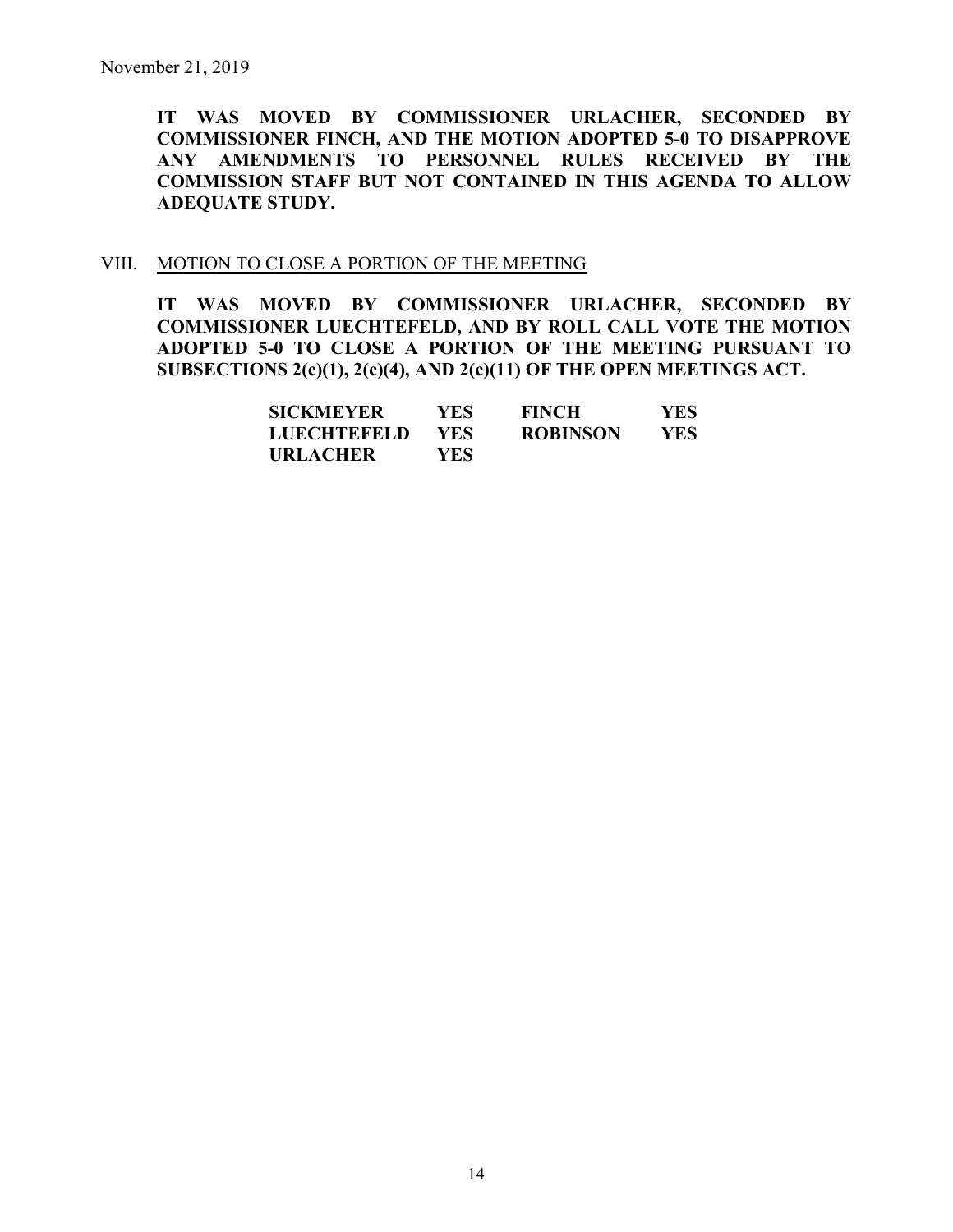## IX. RECONVENE THE OPEN MEETING

Upon due and proper notice, the regular open meeting of the Illinois Civil Service Commission was reconvened at 607 E. Adams Street, Suite 801, Springfield, IL and 160 N. La Salle Street, Suite S-901, Chicago, IL by interactive video conference at 12:18 p.m.

#### PRESENT

Chairman Timothy D. Sickmeyer; G.A. Finch, David Luechtefeld, Vivian Robinson, and Casey Urlacher, Commissioners; Thomas Klein, Executive Director, Andrew Barris, Assistant Executive Director and Sabrina Johnson, Exemption Monitor.

#### X. PUBLICLY ANNOUNCED DECISION RESULTING FROM APPEAL

#### **DA-9-20**

| Employee                | Remello R. Brooks    | Appeal Date                    | 08/29/19                     |
|-------------------------|----------------------|--------------------------------|------------------------------|
| Agency                  | Human Services       | Decision Date $\vert$ 11/06/19 |                              |
| Appeal Type   Discharge |                      | Proposal for                   | 22-day suspension in lieu of |
| ALJ                     | <b>Andrew Barris</b> | Decision                       | discharge.                   |

**IT WAS MOVED BY COMMISSIONER URLACHER, SECONDED BY COMMISSIONER FINCH, AND BY ROLL CALL VOTE OF 5-0 THE MOTION ADOPTED TO AFFIRM AND ADOPT THE PROPOSAL FOR DECISION OF THE ADMINISTRATIVE LAW JUDGE FOR THE REASONS SET FORTH IN THE PROPOSAL FOR DECISION.**

| <b>SICKMEYER</b>   | YES. | <b>FINCH</b>    | <b>YES</b> |
|--------------------|------|-----------------|------------|
| <b>LUECHTEFELD</b> | YES- | <b>ROBINSON</b> | YES        |
| <b>URLACHER</b>    | YES  |                 |            |

#### XI. APPEALS TERMINATED WITHOUT DECISION ON THE MERITS

#### **DA-4-20**

| Employee              | Michelle O. Tipton   | Appeal Date   | 07/29/19                         |
|-----------------------|----------------------|---------------|----------------------------------|
| Agency                | Human Services       | Decision Date | 11/06/19                         |
| Appeal Type Discharge |                      | Proposal for  | Dismissed subject to approval of |
| ALJ                   | <b>Andrew Barris</b> | Decision      | Commission; withdrawn.           |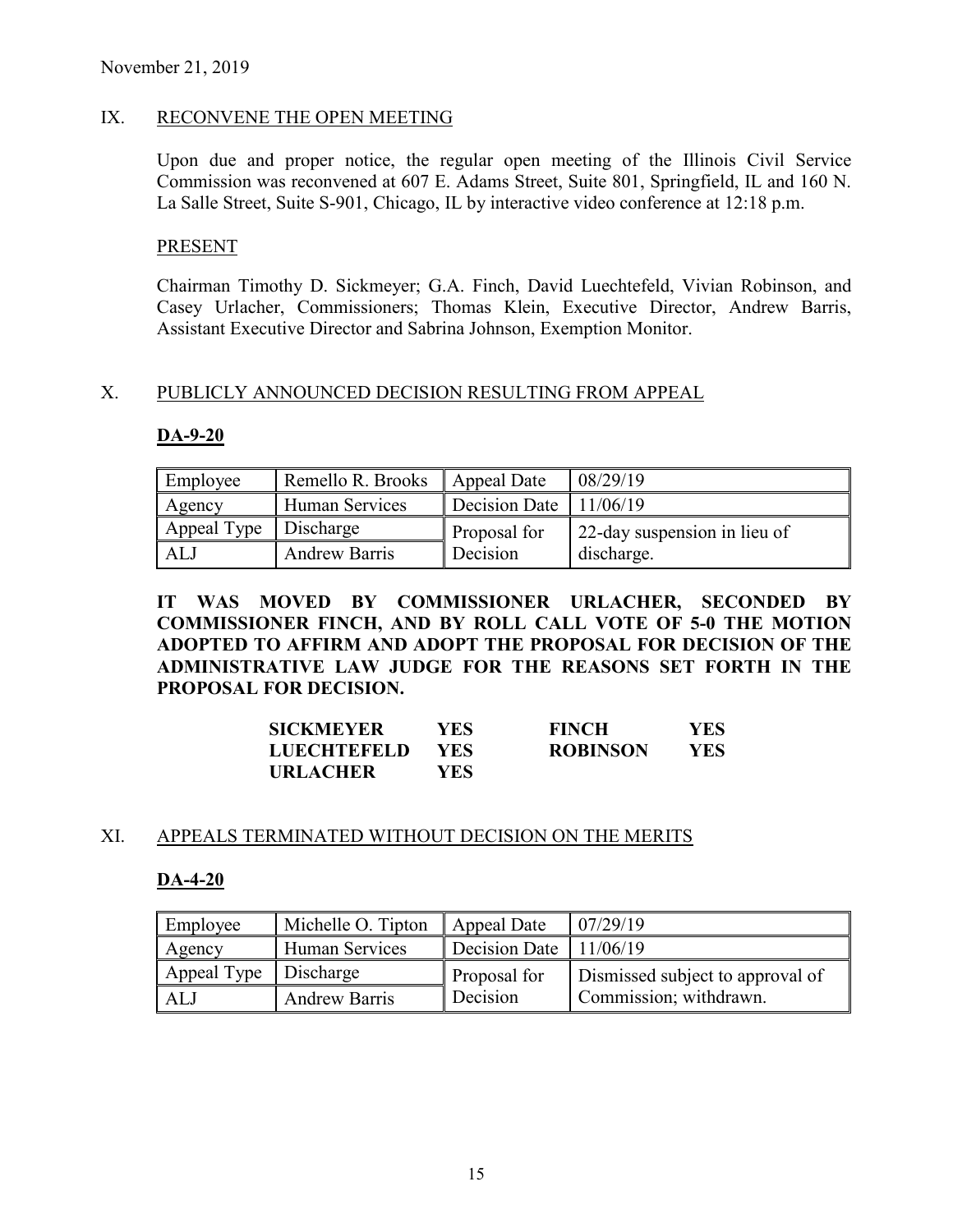## **DA-16-20**

| Employee              | Akeem Hamilton       | Appeal Date              | 10/15/19                         |
|-----------------------|----------------------|--------------------------|----------------------------------|
| Agency                | Corrections          | Decision Date $11/05/19$ |                                  |
| Appeal Type Discharge |                      | Proposal for             | Dismissed subject to approval of |
| ALJ                   | <b>Andrew Barris</b> | Decision                 | Commission; withdrawn.           |

#### **S-15-19**

| Employee    | Marlena Braungardt   Appeal Date |                        | 01/17/19                         |
|-------------|----------------------------------|------------------------|----------------------------------|
| Agency      | Human Services                   | Decision Date 11/08/19 |                                  |
| Appeal Type | Suspension                       | Proposal for           | Dismissed subject to approval of |
| ALJ         | <b>Andrew Barris</b>             | Decision               | Commission; withdrawn.           |

**IT WAS MOVED BY COMMISSIONER URLACHER, SECONDED BY COMMISSIONER LUECHTEFELD, AND BY ROLL CALL VOTE OF 5-0 THE MOTION ADOPTED TO AFFIRM AND ADOPT THE PROPOSALS FOR DECISION OF THE ADMINISTRATIVE LAW JUDGE TO DISMISS THE APPEALS.**

| <b>SICKMEYER</b>   | YES- | <b>FINCH</b>    | <b>YES</b> |
|--------------------|------|-----------------|------------|
| <b>LUECHTEFELD</b> | YES. | <b>ROBINSON</b> | YES.       |
| <b>URLACHER</b>    | YES- |                 |            |

#### XII. ANNUAL REPORT FOR FISCAL YEAR 2019

## **IT WAS MOVED BY COMMISSIONER URLACHER, SECONDED BY COMMISSIONER LUECHTEFELD, AND THE MOTION ADOPTED TO APPROVE THE FISCAL YEAR 2019 ANNUAL REPORT AS SUBMITTED.**

#### XIII. STAFF REPORT

Executive Director Klein reported the following:

 $\triangleright$  The Commission's budget and supplemental request will be considered in the spring session.

#### XIV. ANNOUNCEMENT OF NEXT MEETING

Announcement was made of the next regular open meeting to be held at 11:00 a.m. on Thursday, December 19, 2019 in the Springfield and Chicago offices of the Commission by interactive video conference.